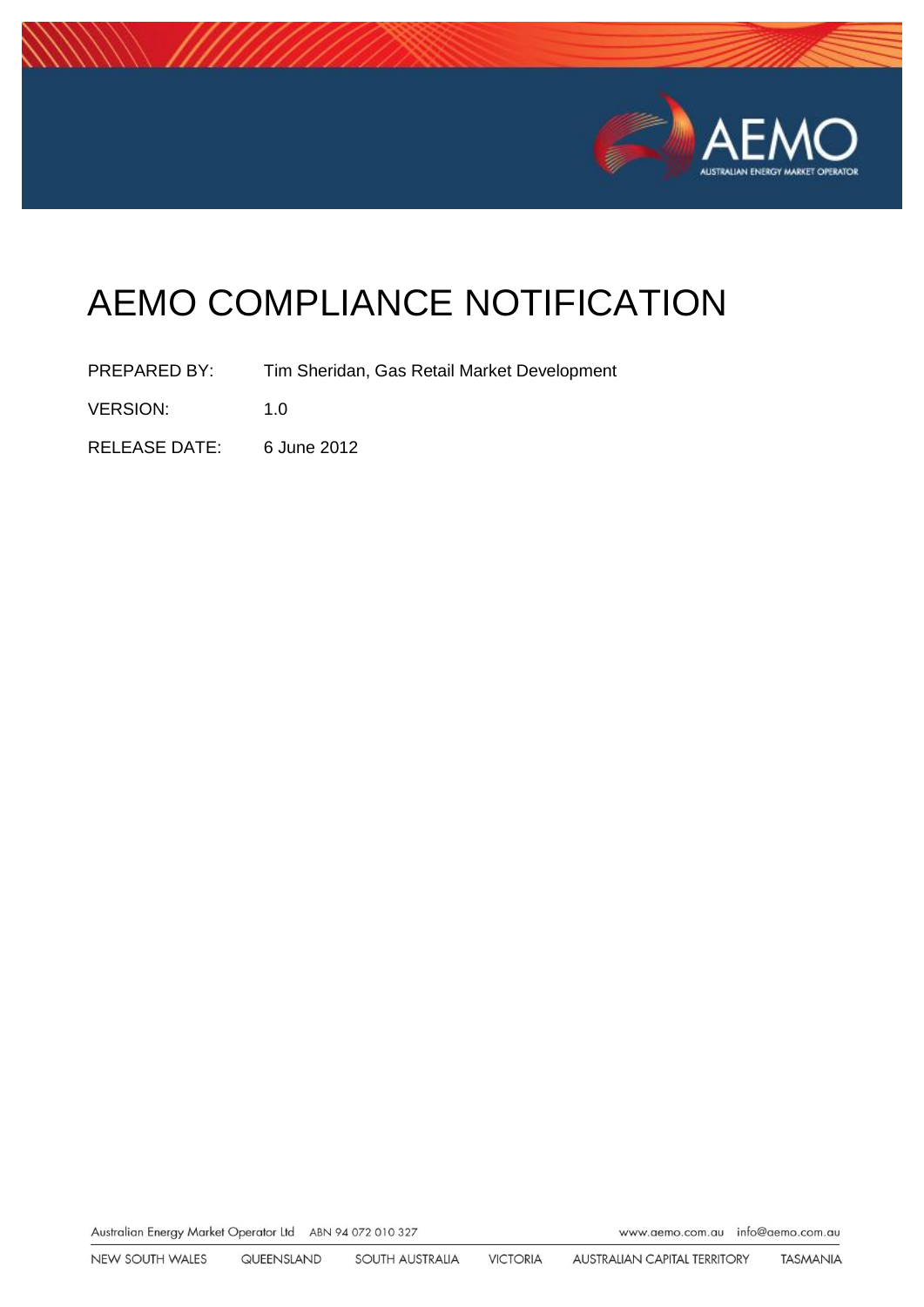

# **Provision of Bulk AEMO Standing Data**

## **Introduction**

This document outlines an apparent breach in terms of the confidentiality provisions in **section 91G(1)(a)** the National Gas Law **(NGL)** due to an apparent breach by AEMO of **clause 23(1)** of the Retail Market Procedures (South Australia) **(Procedures)** in relation to the provision of bulk standing data.

Section 91G(1)(a) of the NGL states that AEMO must take all reasonable measures to protect from unauthorised use or disclose of information given to it in confidence. Section 91G(3) states that AEMO makes unauthorised disclosure of protected information if the disclosure is not authorised under the NGL, the National Gas Rules **(NGR)**, the Procedures or the Regulation.

#### **91G—Protected information**

- (1) AEMO must take all reasonable measures to protect from unauthorised use or disclosure information **(***protected information*)—
	- (a) given to it in confidence; or
	- (b) given to it in connection with the performance of its statutory functions and classified under the Rules, the Procedures or the Regulations as confidential information.
- (2) AEMO makes unauthorised use of protected information if (and only if) it uses the information contrary to this Law, the Rules, the Procedures or the Regulations.
	- Note—

Section 91FD authorises AEMO (subject to the Law, the Rules, the Procedures and the Regulations) to use information (whether obtained by market information instrument or in any other way) for any purpose connected with the exercise of any of its statutory functions.

(3) AEMO makes an unauthorised disclosure of protected information if the disclosure is not authorised under this Law, the Rules, the Procedures or the Regulations.

Clause 23 of the Procedures states the following:

#### **23. AEMO to provide bulk AEMO standing data**

- (1) In this clause, **"bulk AEMO standing data"**:
	- (a) in relation to a *network operator* means the *AEMO standing data* for every *delivery point* in the *network operator's GDS*; and
	- (b) in relation to a *user* means the *AEMO standing data* for every *delivery point* which the *user* is the *current user*.

{Note: The purpose of this clause is to allow AEMO and *participants* to compare their databases at a particular time.}

AEMO in attempting to meet its obligations under clause 23 of the Procedures made an unintended and unauthorised disclosure of protected information in contravention of section 91G of the NGL and clause 23(1) of the Procedures, as the file intended for the Network Operator was delivered to a User instead.

This document outlines the details of AEMO's apparent breach of section 91G of the NGL and clause 23(1) of the Procedures.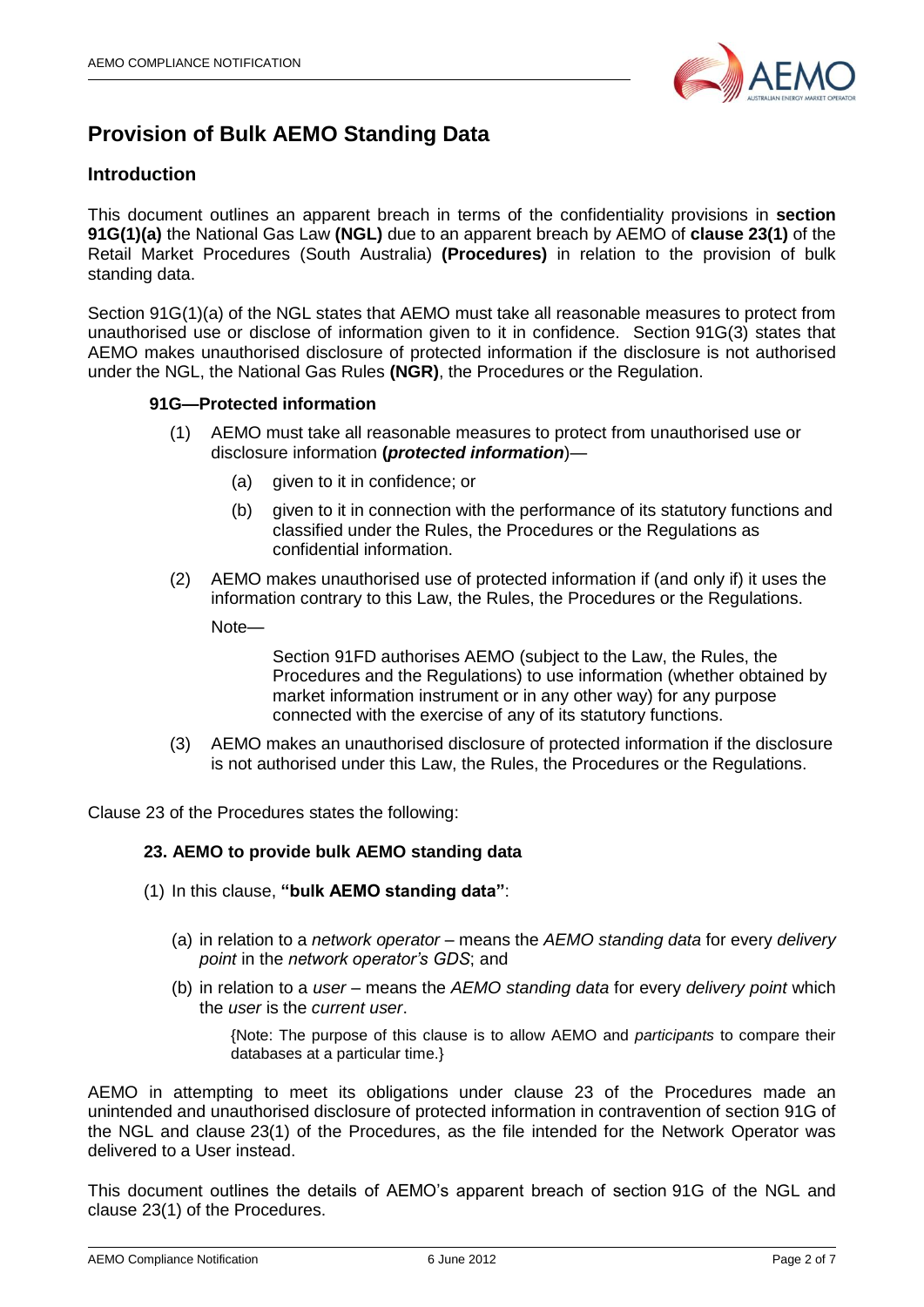

## **Circumstances of Apparent Breach**

Clause 23(1) of the Procedures outlines the requirement for AEMO to provide bulk AEMO standing data in relation to Users and the Network Operator. The bulk AEMO standing data is provided to Users and the Network Operator on a monthly basis by Logica, AEMO's service provider for the Gas Retail Market Systems **(GRMS)**.

On 1 April 2012, Logica completed its monthly processing of bulk AEMO standing data which involves sending emails to participants to notify them of the delivery of bulk AEMO standing data. In accordance with Logica's operational procedure for this process, for large participants the file is considered too large to email and is placed in the participant Outbox and an email is then sent to the participant notifying them of the delivery of the file.

On 24 April 2012, Logica received an email from a User (Origin Energy) informing them that they had incorrectly received a bulk AEMO standing data file for another participant. This file belonged to the Network Operator (Envestra) and the User indicated that the file had caused corruption within their systems which may have a confidentiality impact in the market.

On 26 April 2012, Logica responded to the User and acknowledged that a breakdown in the operational procedure had resulted in the incorrect file being placed in the User's Outbox. Logica provided the User with the correct file and apologised for the corruption to the User's systems cause by the error. Logica also requested that the User remove any reference to the incorrect file and notify AEMO when this has been done.

On 26 April 2012, Logica then notified AEMO of the delivery of the bulk AEMO standing data file to the wrong participant and indicated that remedial action had already been taken by Logica to rectify the problem. AEMO requested that Logica prepare an incident report that contained a full description of the matter.

On 2 May 2012, Logica delivered the incident report. AEMO received confirmation from the User that the physical copy of the bulk AEMO standing data file had been deleted from the User's systems. However, it would be likely to be at least a week until the data was deleted from the User's production systems.

On 16 May 2012, the User confirmed that the data had been deleted from its production systems.

#### **AEMO Decision: Apparent Breach is Material**

In applying the criteria outlined in the AEMO Compliance Process (see **Attachment A**), AEMO regards the apparent breach of section 91G of the NGL and clause 23(1) of the Procedures to be material in nature for the following reasons:

#### **Materiality**

Criterion 1: financial impact

The apparent breach resulted in the release of confidential and commercially sensitive information relating to User operating in the SA market.

#### Criterion 2: market system impact

There was a minor corruption to the User's system due to the receipt of the bulk standing data file. However, there were no deleterious impacts on the User's systems or market impacts due to the system impact of the breach on either the market participants: AEMO (including the GRMS); and AEMO Stakeholders that AEMO is aware of. The information was removed from the Users system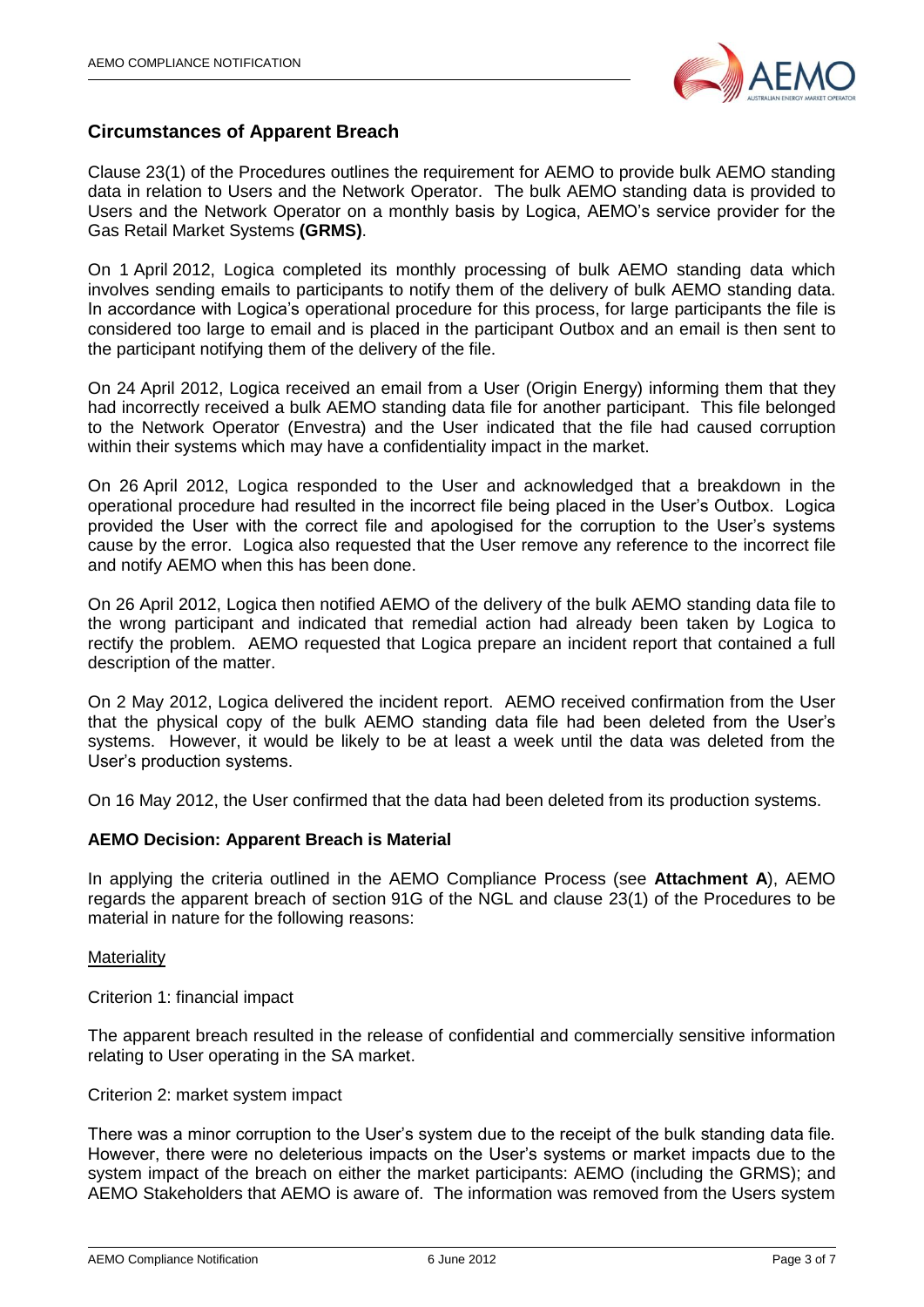

in a reasonable time therefore there was no opportunity for the information to be used inappropriately.

Criterion 3: operational impact

As the confidential information was destroyed by the User who received it, there was no observed operational impact in the market on either the market participants, AEMO, including the GRMS; and AEMO Stakeholders.

#### Criterion 4: any other factors

The unauthorised release of confidential information by AEMO, though its agent Logica, could result in the loss of confidence by market participants in the operation of the market by AEMO. If confidential information (especially information that is of a commercially sensitive nature) is provided by market participants to AEMO and this information is not respected or carefully looked after, then market participants may be disinclined to provide further information to AEMO. As market operations rely on information provided by the market participants, the loss of this information could seriously hinder market operations.

This breach highlights the need for AEMO to reinforce the application of its 'Confidential Information Guidelines' and 'Confidential Information Policy' and that AEMO and Logica staff are required to abide by the provisions with regards to the maintenance and safe keeping of confidential information. Further, that AEMO must develop automated processes to ensure that bulk AEMO standing data files are delivered to participants in a correct manner. As such, AEMO, through its agent Logica, has commenced a process of developing an automated scheduler for the delivery of bulk AEMO standing data files and has reminded its and Logica's staff of the need to pay careful attention to the confidentiality of participant data when sending notices to participants.

The occurrence of this breach coincides with the implementation of new processes associated with the implementation of a new model for the delivery of services to AEMO, by Logica, under the recently renegotiated services contract. The new service involved the use of Logica's Manila offices to perform operational IT activities of a routine nature. The failure therefor can be seen as a transitional issue that will be further addressed through, not only the reinforcement of the contract and policy obligations, but also the refinement of the operational processes.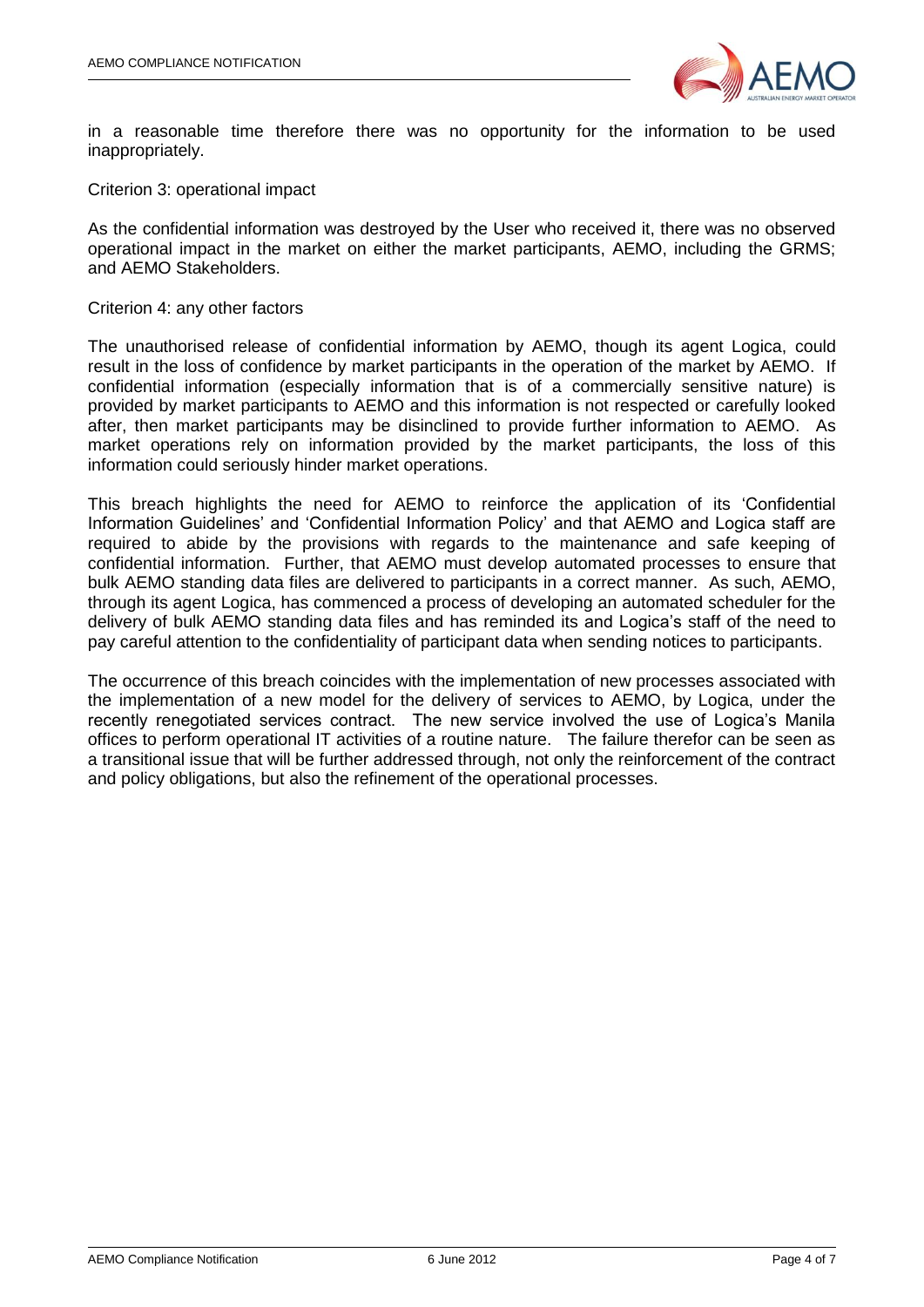

# **ATTACHMENT A: AEMO COMPLIANCE PROCESS**

# **Criteria AEMO will use in considering whether**

- **i. An incident is material; and**
- **ii. If the incident is material whether it should be referred to AER.**

#### Criteria to consider in assessing materiality of apparent breach

The following criteria will be used by AEMO in determining whether an apparent breach is material in nature:

- 1.Whether or not the apparent breach is likely to cause significant financial impact on either of the following:
	- a. Market Participants;
	- b. AEMO, including the GRMS;
	- c. End use customers;
	- d. AEMO stakeholders.
- 2. Whether or not the apparent breach is likely to cause significant market system impact on either of the following:
	- a. Market Participants;
	- b. AEMO; including the GRMS;
	- c. AEMO stakeholders.

3. Whether or not the apparent breach is likely to use significant operational impact on either of the following:

- a. Market Participants;
- b. AEMO; including the GRMS;
- c. End use customers;
- d. AEMO stakeholders.

4. Any other factors considered relevant by AEMO.

#### Criteria to consider in referring a material apparent breach to AER

The checklist is the process AEMO will use to determine whether an apparent breach, if considered material, should be referred to the AER.

In determining whether or not a material apparent breach warrants referral to the AER, AEMO may have regard to the following matters:

- 1. Whether the complaint is frivolous or vexatious.
- 2. Whether the apparent breach has resulted in any costs being borne by AEMO (and therefore the market as a whole).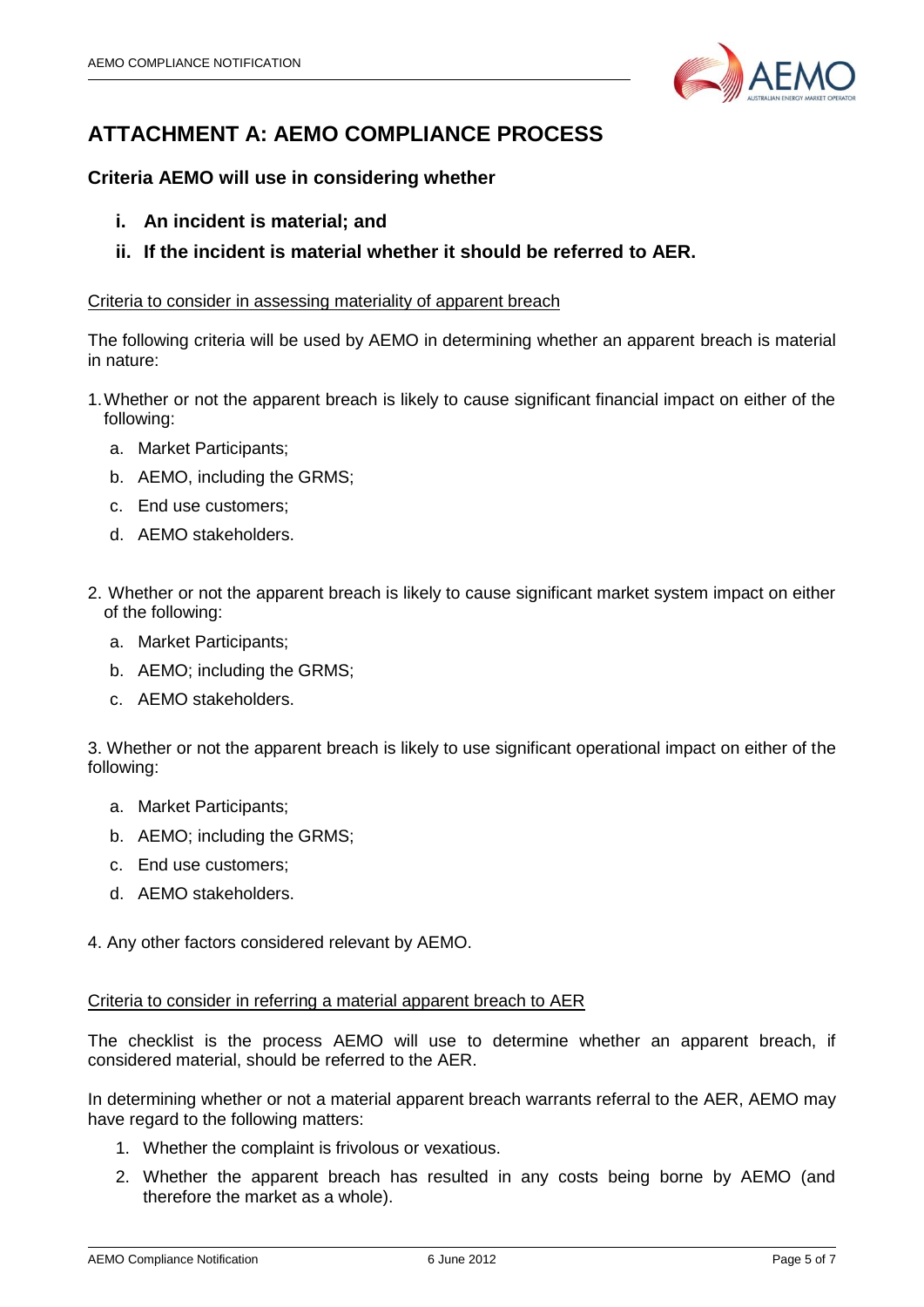

- 3. Whether or not the apparent breach appears to have arisen as a result of problems with the design/operation of the Procedures.
- 4. Whether the apparent breach by a Market Participant was caused by the conduct of AEMO.
- 5. Whether the apparent breach is an isolated event, or indicates a systemic problem with compliance.
- 6. Whether the apparent breach appears to have been made intentionally or maliciously.
- 7. Whether remedial action was taken by the Market Participant following discovery of the breach.
- 8. Whether the apparent breach has a potential anti-competitive effect.
- 9. Any other matters considered relevant by the AEMO.